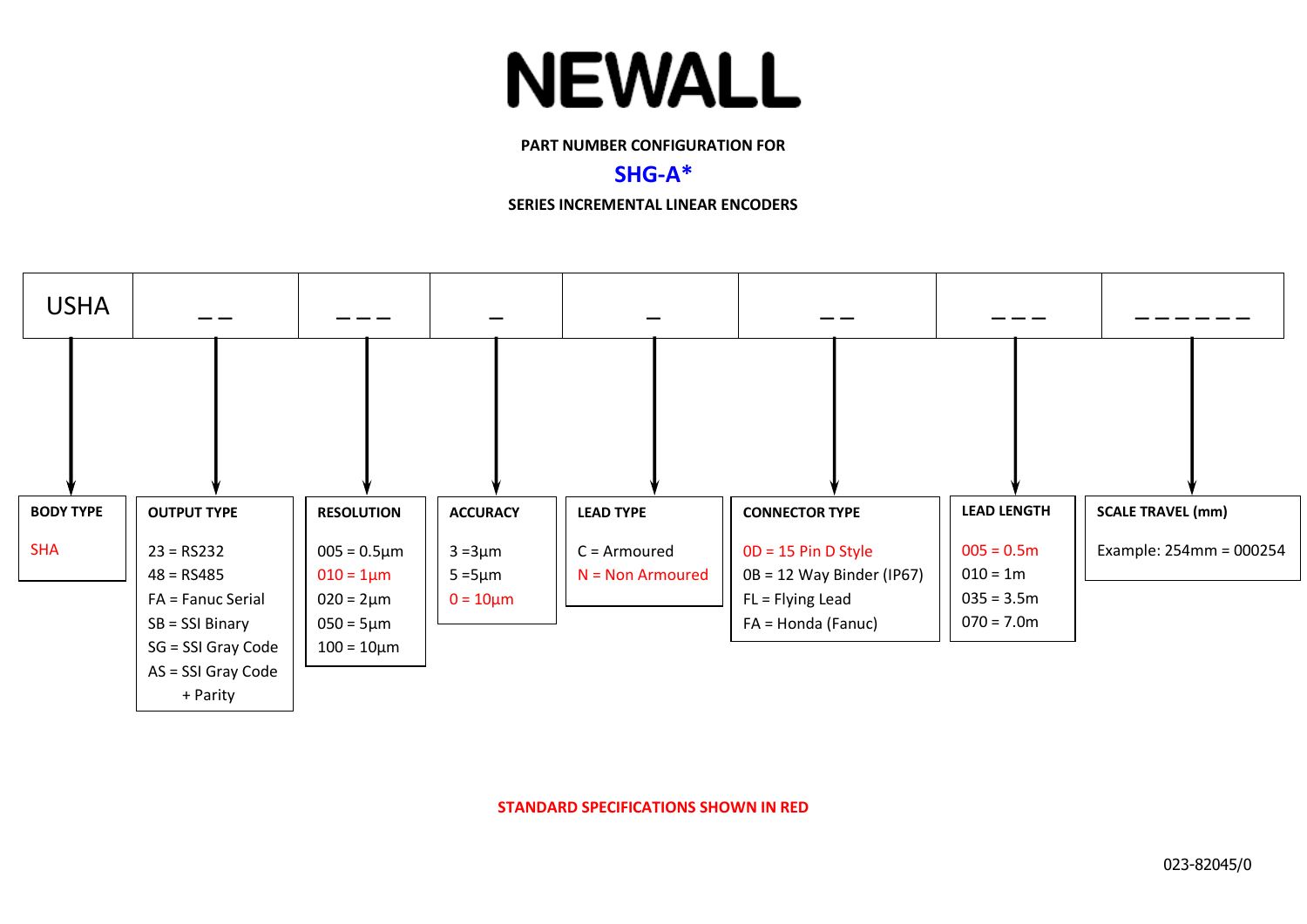| <b>Measuring</b>      | <b>Measuring</b> |
|-----------------------|------------------|
| <b>Lengths</b>        | <b>Lengths</b>   |
| 51 mm                 | 2540 mm          |
| 102 mm                | 2642 mm          |
| 152 mm                | 2743 mm          |
| 178 mm                | 2845 mm          |
| 203 mm                | 2946 mm          |
| 229 mm                | 3048 mm          |
| 254 mm                | 3150 mm          |
| 305 mm                | 3251 mm          |
| 356 mm                |                  |
| 406 mm                |                  |
| 457 mm                |                  |
| 508 mm                |                  |
| 559 mm                |                  |
| 610 mm                |                  |
| 660 mm                |                  |
| 711 mm                |                  |
| 762 mm                |                  |
| 813 mm                |                  |
| 864 mm                |                  |
| 914 mm                |                  |
| 965 mm                |                  |
| 1016 mm               |                  |
| 1067 mm               |                  |
| 1118 mm               |                  |
| 1168 mm               |                  |
| 1219 mm               |                  |
| 1270 mm               |                  |
| 1321 mm               |                  |
| 1372 mm               |                  |
| 1422 mm               |                  |
| 1473 mm               |                  |
| 1524 mm               |                  |
| 1626 mm               |                  |
| 1727 mm               |                  |
| 1829 mm<br>1930 mm    |                  |
| 2032 mm               |                  |
| 2134 mm               |                  |
|                       |                  |
| 2235<br>mm<br>2337 mm |                  |
| 2438 mm               |                  |
|                       |                  |

- **uring** Always order by measuring length (SHG overall length = measuring length + 258 mm)
- nm Prefix the measuring length with 0's as necessary to get to a 6 digit order code. Example: 51 mm is 000051
- nm 2743 Linear Encoders include reader head with cable and scale (tube)
- nm  $-$  Scale tube center supports (600-84605) are provided for measurement lengths  $\geq$  2540 mm
- nm 3150 mm Extension cables are sold separately
	- Bracket kits to mount the reader head and scale are sold separately

#### **Standard Brackets**

| 508 mm | Part Number | Description                                                         |
|--------|-------------|---------------------------------------------------------------------|
| 559 mm | 600-80120   | SHG Scale Bracket Kit (For Scales < 2540 mm Travel)                 |
| 610 mm | EP-2722-D   | SHG Heavy Duty Scale Bracket Kit (For Scales $\geq$ 2540 mm Travel) |
| 660 mm | 600-81890   | SHG Head Bracket Kit (Universal)                                    |
| 711 mm | 600-63610   | SHG Single-End Bracket Kit                                          |
|        |             |                                                                     |

#### **Lathe Kits (Includes Scale Brackets)**

| 864 mm  | Part Number | Description                                           |
|---------|-------------|-------------------------------------------------------|
| 914 mm  | 600-64960   | Heavy Duty Lathe Kit (SHG Cross / SHG Bed Axis)       |
| 965 mm  | 600-81880   | Heavy Duty Lathe Kit (MHG Cross / SHG Bed Axis)       |
| 1016 mm | 600-61340   | Lathe Kit (SHG Cross / SHG Bed Axis)                  |
| 1067 mm | 600-61310   | Lathe Kit (SHG Single End Cross / SHG Bed Axis)       |
| 1118 mm | 600-61330   | Lathe Kit (SHG Single End Cross Rear / SHG Bed Axis)  |
| 1168 mm | 600-61300   | Lathe Kit (SHG Single End Saddle Rear / SHG Bed Axis) |
| 1219 mm | 600-65520   | Lathe Kit (MHG Cross / SHG Bed Axis)                  |
| 1270 mm | 600-65500   | Lathe Kit (MHG Single End Cross / SHG Bed Axis)       |
| 1321 mm | 600-65510   | Lathe Kit (MHG Single End Cross Rear / SHG Bed Axis)  |
| 1372 mm | 600-65560   | Lathe kits (MHG Compound Axis)                        |
|         |             |                                                       |

#### **Mill Kits (Not Including Scale Bracket Kits)**

| 1524 mm | Part Number | Description                                  |
|---------|-------------|----------------------------------------------|
| 1626 mm | 600-41230   | Mill Kit 2 Axis (SHG / SHG)                  |
| 1727 mm | 600-41240   | Mill Kit 3 Axis (SHG / SHG / SHG)            |
| 1829 mm | 600-61450   | Bridgeport Mill Kit 2 Axis (SHG / SHG)       |
| 1930 mm | 600-61420   | Bridgeport Mill Kit 3 Axis (SHG / SHG / SHG) |
| 2032 mm | 600-65480   | Quill Kit (MHG)                              |

#### **Setup Tube**

| 2337 mm | Part Number Description |                                                   |
|---------|-------------------------|---------------------------------------------------|
| 2438 mm | 294-98360               | Alignment Tool for Use During Installation (Free) |